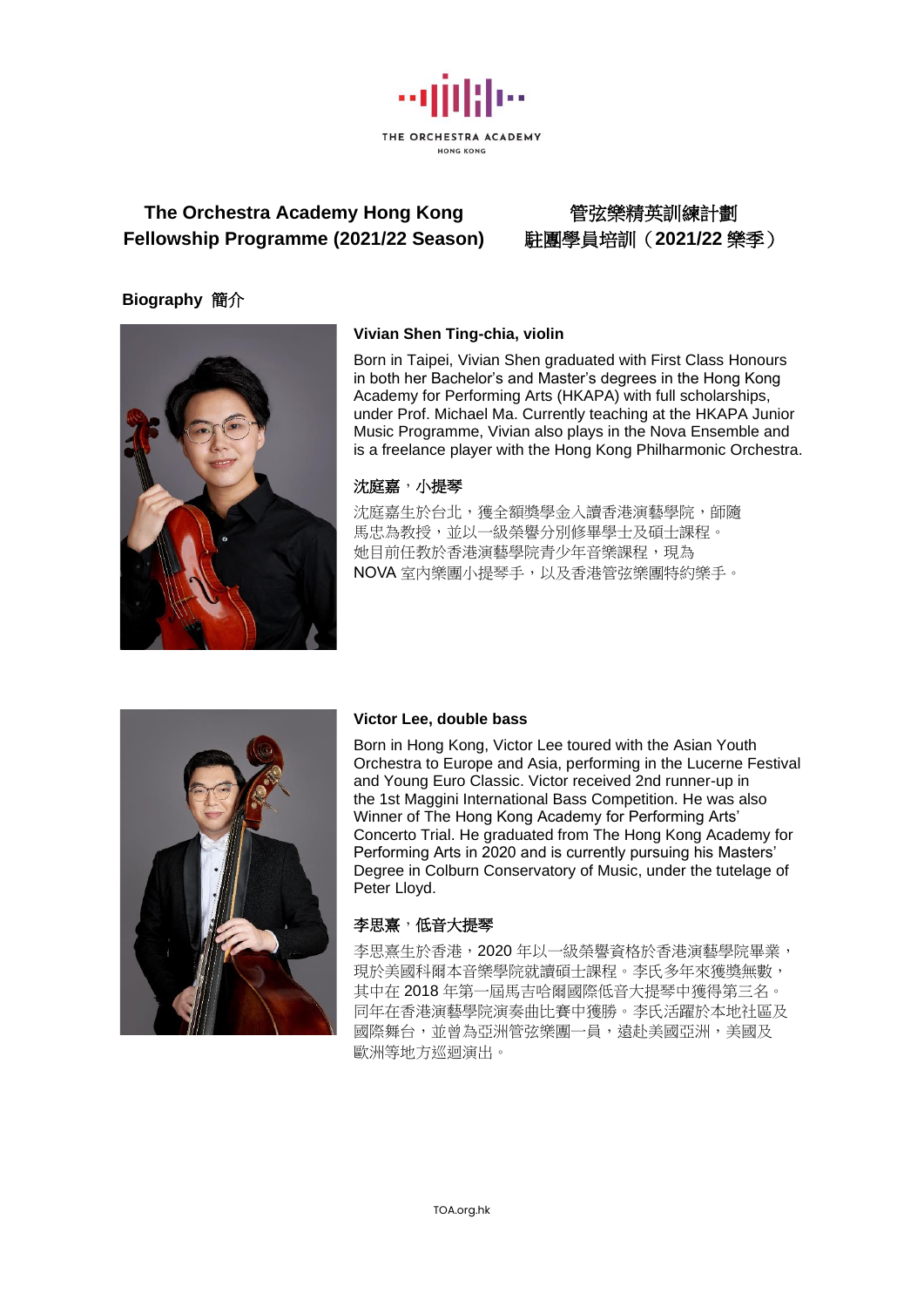



#### **Alice Hui Ka-ching, flute**

Alice Hui graduated from The Hong Kong Academy for Performing Arts (HKAPA) with First Class Honours and Ecole Normale de Musique de Paris with First Prizes. She won the Concerto Trial at HKAPA and was chosen as one of the Young Music Makers by Radio Television Hong Kong Radio 4 with the award of "Adjudicators' Choice". She has been playing as a freelance flutist and piccoloist with the Hong Kong Sinfonietta since 2014 and has worked with Asian Youth Orchestra, the Inheritage Philharmonic and Pro Arte Orchestra of Hong Kong for many years.

#### 許嘉晴,長笛

許嘉晴於香港演藝學院以一級榮譽畢業,其後考獲香港 賽馬會音樂及舞蹈基金全額獎學金赴法國深造,以連續兩年 第一名成績畢業於巴黎高等音樂師範學院。她曾在演藝學院的 協奏曲比賽中獲勝,並獲香港電台挑選為樂壇新秀 2017 及獲得 「評判之選」。她曾與香港小交響樂團、亞洲青年管弦樂團、 傳承愛樂及其他多個樂團合作。



### **Fox Chan King-hei, bassoon**

Student of The Hong Kong Academy for Performing Arts under the tutelage of Kam Shui, Fox Chan King-hei is a recipient of the ABRSM Scholarships (2017-2021). He has just been selected to The Orchestra Academy (TOA) Fellowship Programme and will collaborate with the Hong Kong Philharmonic Orchestra for the 2021/22 Season. Being an active bassoonist in Hong Kong, Chan was also a member of the 29th Asian Youth Orchestra.

#### 陳敬熙,巴松管

陳敬熙現就讀於香港演藝學院,師承前港樂巴松管首席 金瑞,2017 年至 2021 年間榮獲英國皇家音樂學院獎學金, 並剛獲選為管弦樂精英訓練計劃(TOA)的駐團學員, 將於 2021/22 樂季與香港管弦樂團合作及接受樂團培訓。 他是一位活躍於香港各大樂團表演的巴松管手,亦是第 29 屆 亞洲青年管弦樂團的成員。